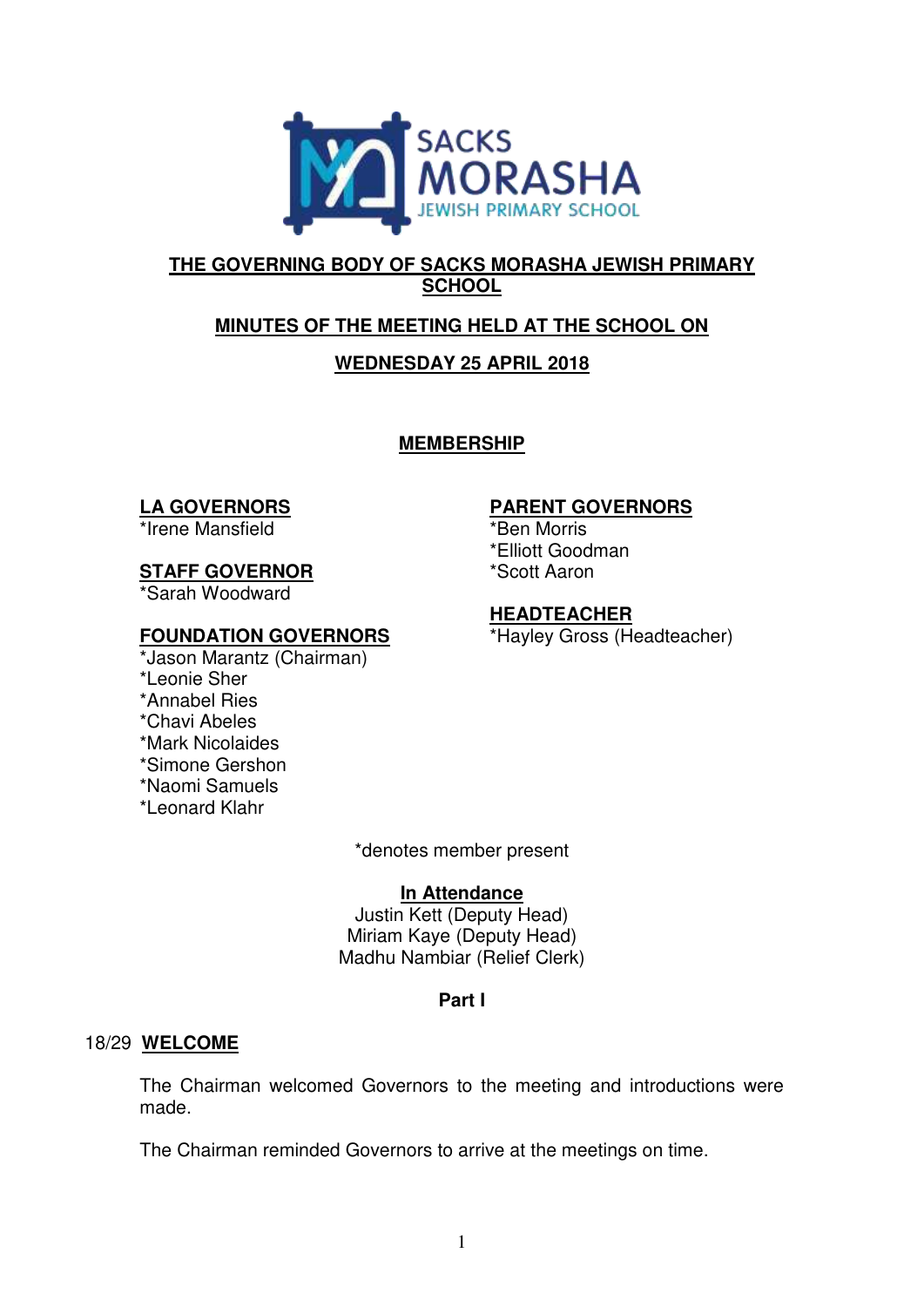## 18/30 **DVAR TORAH – WHAT IT MEANS TO ME**

The Chairman thanked Annabel Ries for sharing her thoughts.

#### 18/31 **ACCEPTANCE/NON ACCEPTANCE OF APOLOGIES FOR ABSENCE**

Apologies for absence were received and accepted on behalf of Leonie Sher and Rabbi Lawrence.

## 18/32 **DECLARATION OF PECUNIARY INTEREST**

There were no pecuniary interests declared by Governors in the current agenda.

## 18/33 **MINUTES OF THE GOVERNING BODY MEETING HELD ON 20 MARCH 2018**

The minutes of the meeting held on 20 March 2018, copies of which had been circulated prior to the meeting, were **CONFIRMED**, initialled and signed by the Chairman, subject to minor amendments.

Page 3 18/09 Structure of the Governing Body – 'The Chairman would circulate a proposed timetable for the sub-committee meetings.'

Page 3 18/10 General Data Protection Regulation (GDPR) - Scott Aaron who had attended the GDPR training held by PAJES, added that any breaches that occurred after the directive became enforceable from 25 May, -could incur significant financial penalties.

#### 18/34 **MATTERS ARISING**

## **18/10 General Data Protection Regulation** (**GDPR**)

Mark Nicolaides outlined the progress of the GDPR working party and noted that he would be discussing the plans with the Headteacher to make the School compliant by the deadline of 25 May.

A notice for parents had been drafted and would be put forward to the Governors for approval.

The Chair thanked the working group for preparing the School.

#### **18/23 Budget Presentation**

Revenue: Mark Nicolaides and Miriam would arrange to meet to discuss ways to increase revenues.

*Action: Mark Nicolaides, Miriam Kaye*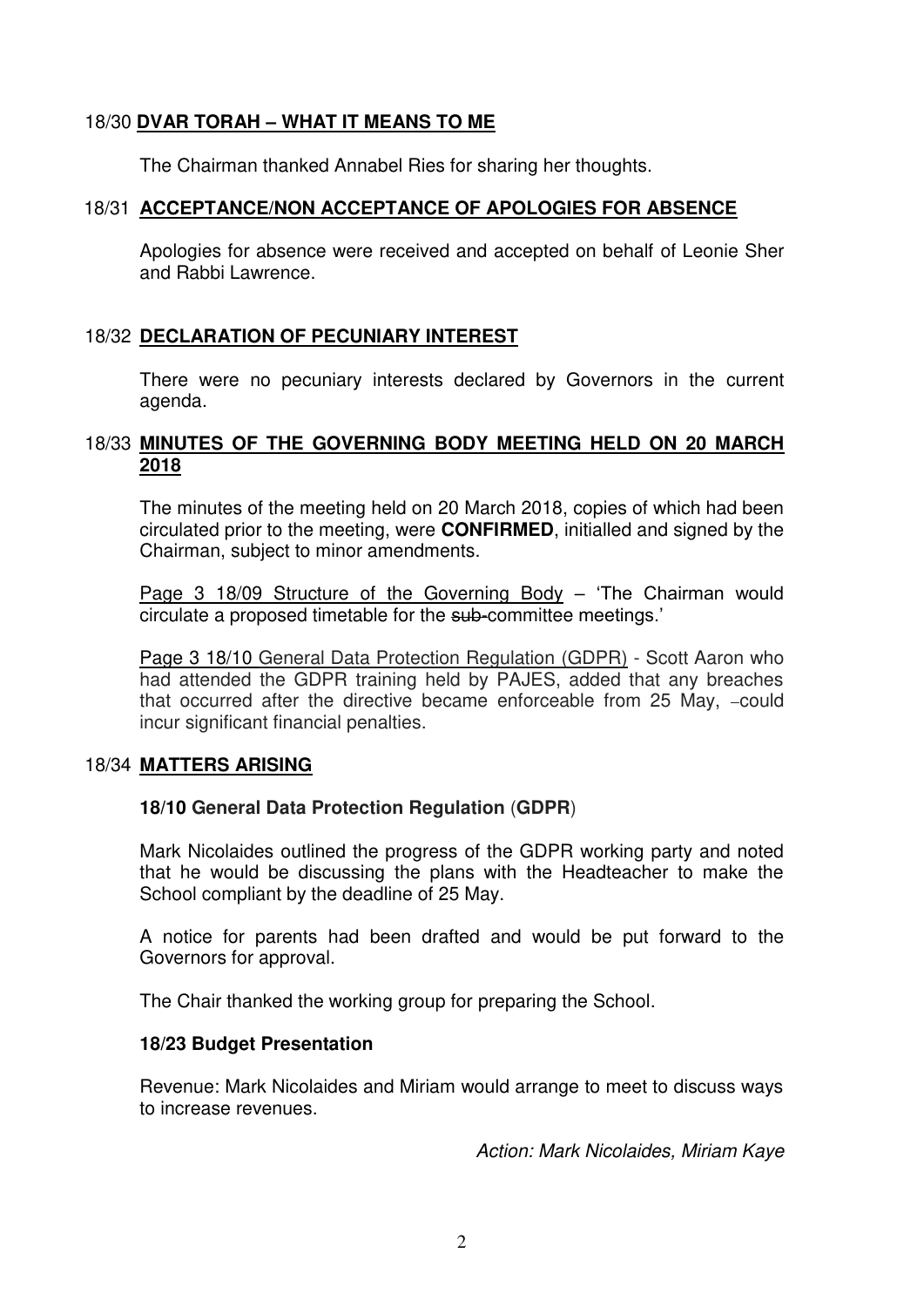Trust budget: The Chairman would attach the budget to the minutes.

*Action: Chairman* 

# 18/35 **REPORT OF THE HEADTEACHER**

Governors noted the information within the Headteacher's report, April 2018, a copy of which had been previously circulated.

Arising from the ensuing discussion:

## **Context of School (Brief Overview)**

The Headteacher was asked about the staffing of the office and the progress of the recruitment of the Business Manager. The Headteacher informed the Governors that the role has been rescoped and the new finance manager was due to start the following week. The Headteacher mentioned that the Business Manager had been working with the School Finance team at the Local Authority and was therefore, already familiar with the School.

To achieve stability in the office, the School were also recruiting an administrator/secretary. The Headteacher noted that substantial savings had been made through staffing restructures but felt a good administrator was required to establish an efficient front office to support senior leadership and deal with parent queries.

The Headteacher said she would consider advertising vacancies to the parent body as suggested by a Governor; and this could include an item on the School Facebook pages.

There was a brief discussion on the proposed MAT impacting on recruitment decisions. The Governors supported the Headteacher in making decisions based on the needs of the School now.

## **Attendance**

A robust discussion was had by the Governors as they considered how term dates should be set to allow parents to follow religious practices as endorsed by the School's ethos against the learning needs of the children and convenience of staff.

The Chairman indicated that the attendance and absence figures of the School were better than the national level; the Headteacher noted that they were not among the highest among Barnet schools. The Governors requested that the Headteacher provide data for the past three years to compare the Schools historical figures. Governors asked that these included the specific data around the religious holidays.

*Action: Headteacher*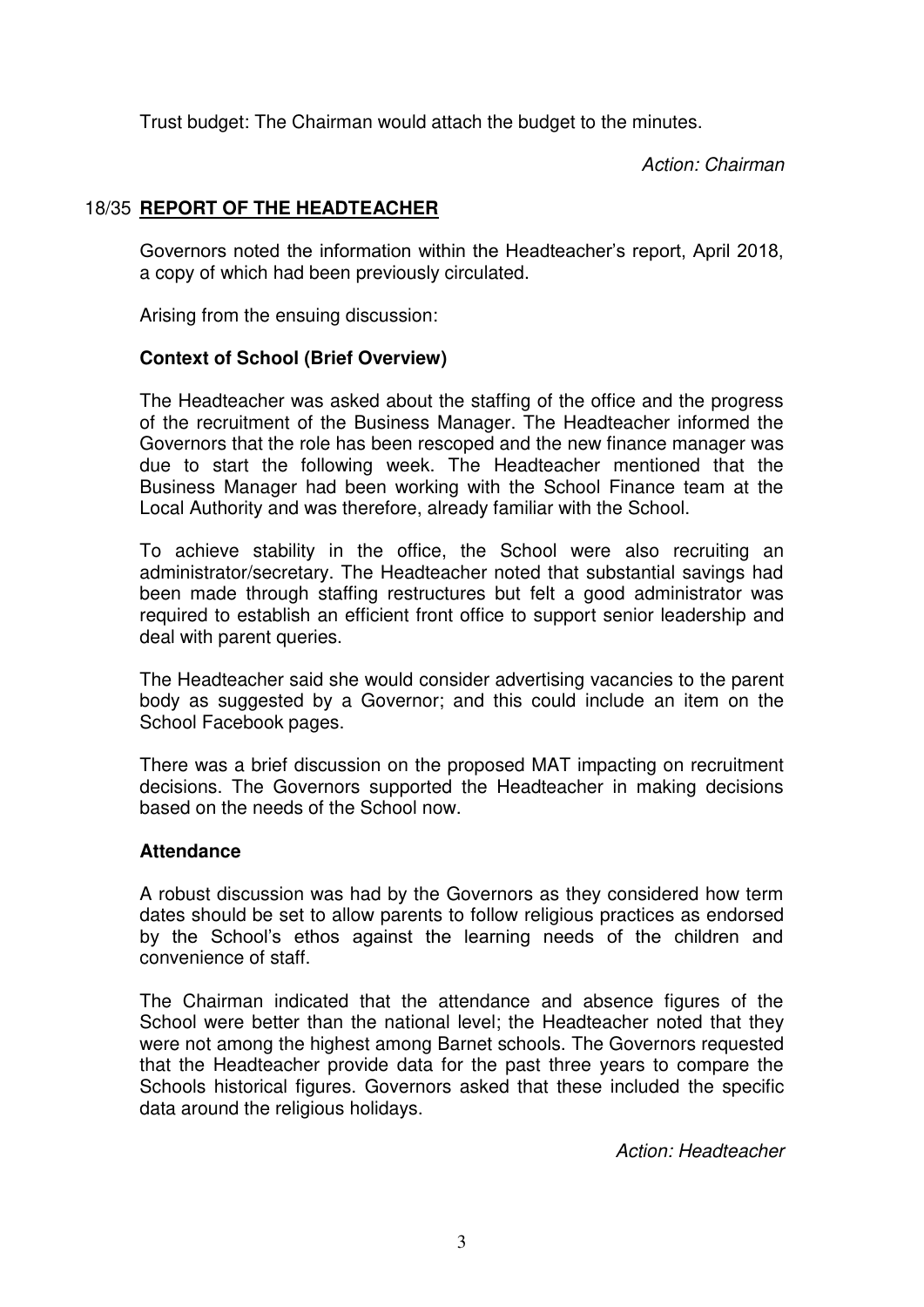The Governors deliberated about how dates should be set and it was agreed that the term times should be set at least two years in advance and include the religious holidays.

The Headteacher and Chairman would draft term dates for 2020 and some years beyond that which would be added to a Governing Body agenda for ratification.

## *Action: Chairman, Headteacher*

The Headteacher advised that the possibility of closing earlier on Fridays should also be considered at the same time. Other schools were doing this already and was an attractive aspect for staff when recruiting.

#### **Looker after children (LAC) and children with special educational needs (SEND)**

The Headteacher added that there were no children in the School with an EHCP and one child who received medical pathways funding. The funding had yet to be sent to the School by the LA.

The Governors asked how the 14.8% of SEN pupils in the School compared to the national average and were informed by the Headteacher that it was only slightly higher but broadly in line with most schools. The Headteacher went on to say that anyone identified with SEN was always appropriately supported.

## **MOTION OF CONFIDENTIALITY**

RESOLVED that, because of its nature, the business to be transacted be treated as confidential and not for publication.

The Headteacher added that the recent visit by the children of Our Lady of Lourdes had been successful as all the children enjoyed participating in the activities.

## **Effectiveness of Leadership and Management**

Governors asked for details regarding the restructuring of middle management and the Headteacher provided a narrative of how the managers were supported in their training and noted the involvement of the Learning Network Inspector, Katie Dawbarn.

The leaders had been presented with a three-year plan for their own subject areas and monitoring plans had been drawn up to support their training and progress. Some of the middle leaders required support in presenting their ideas to their team and the Headteacher and the senior leadership were making themselves available to teach and bolster their confidence.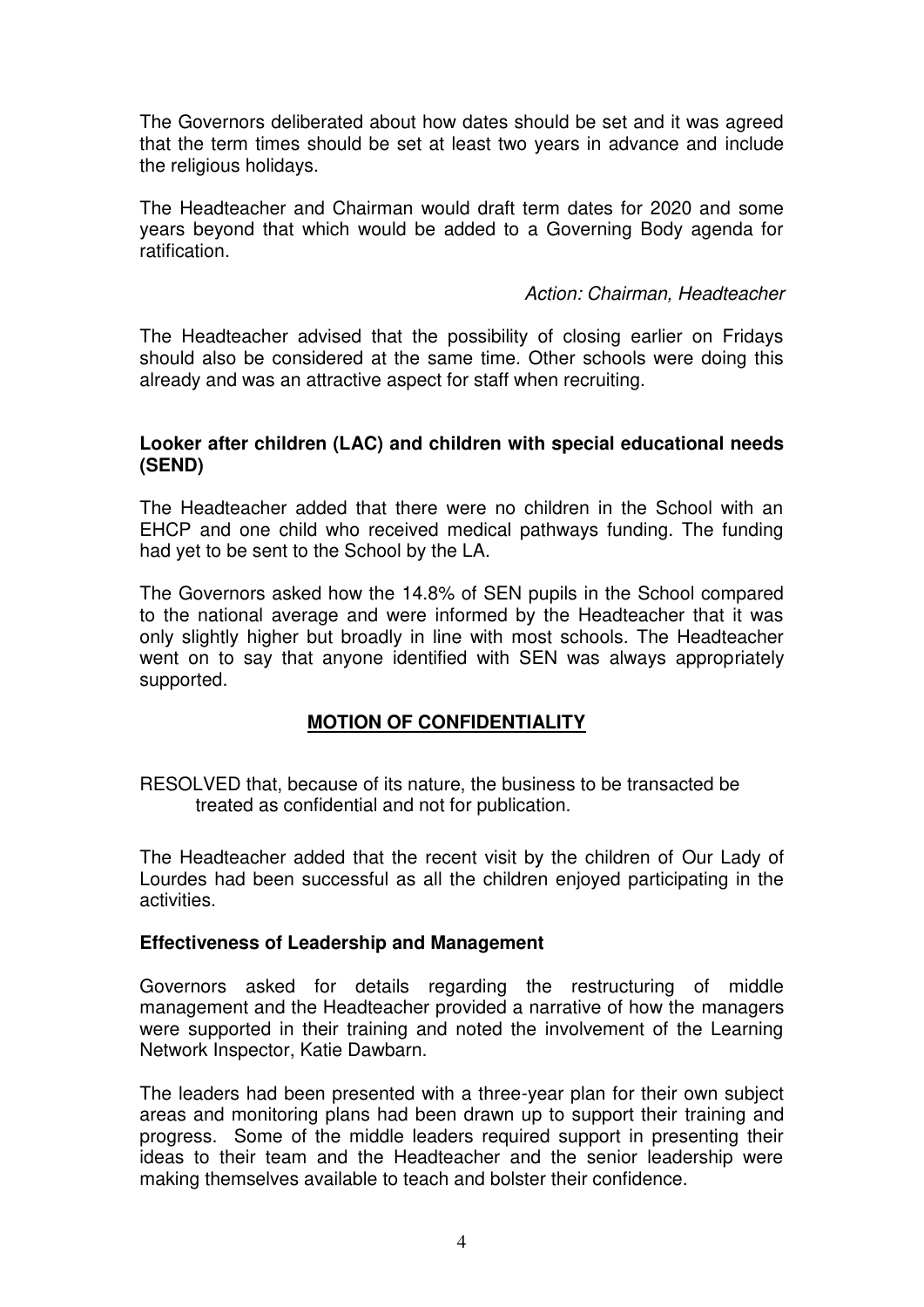On being asked by the Governors, the Headteacher stated that about two hours a week were allocated to the middle leaders for planning and reviewed their learning.

The Chairman thanked the Headteacher for her Report.

## 18/36 **SELF EVALUATION FORM (SEF)**

 Governors noted the information within the Self Evaluation Summary April 2018, a copy of which had been previously circulated.

The Governors discussed the updates highlighted in the report:

#### Quality of Teaching, Learning and Assessment

Governors questioned why this was rated as Good and what was being done to make this area Outstanding. The Headteacher and Deputy Headteacher described the several initiatives in place to support teachers with their planning and monitoring of attainment and progress. The teachers were being trained to incorporate breadth in their planning; their progress was being evidenced when book looking at the children's books.

The Governors were satisfied with the plans in place to improve the teaching and expressed that at an Ofsted inspection, the Leadership would be able to demonstrate that the plans in place were effective.

#### Middle Management

Governors asked how middle managers were supported to move into more challenging roles following successful training. They were informed that the senior leadership were exploring ways of stretching middle leaders further by reflecting opportunities for development in the revised management structure. Middle managers who show initiative were supported to progress in their chosen areas.

## **MOTION OF CONFIDENTIALITY**

RESOLVED that, because of its nature, the business to be transacted be treated as confidential and not for publication.

The Chairman thanked the Headteacher for her accurate and clear SEF report.

## 18/37 **STRUCTURE – ROLES AND RESPONSIBILITIES**

 The Chairman's Governing Body Proposal 2018 was tabled, received and noted.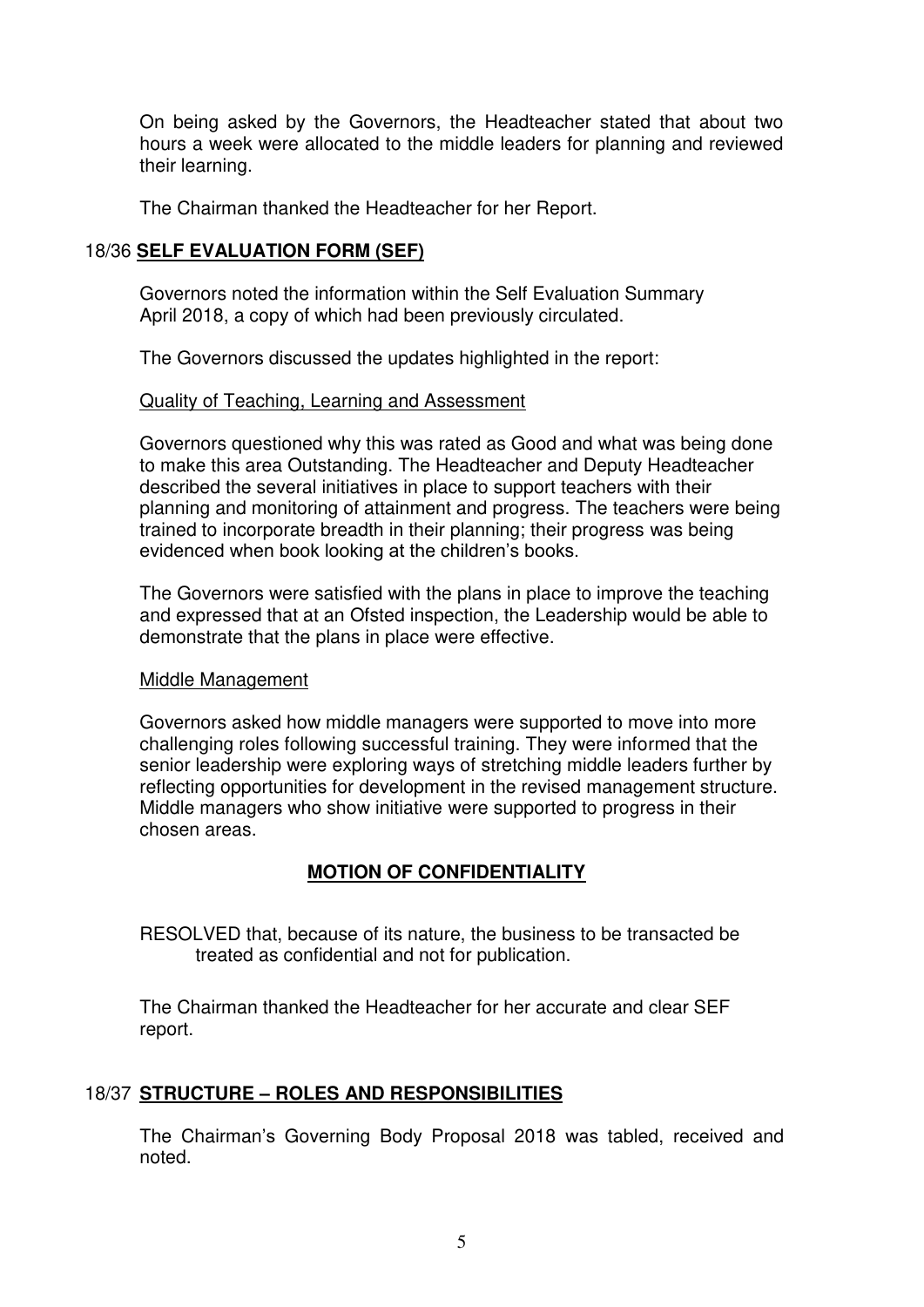Arising from the ensuing discussions:

#### Vacancy

Chavi Abeles indicated that her tenure expired in September 2018 and she did not intend to stand for another term.

#### *Action: All Governors*

The Chairman thanked Simone Gershon who offered to support anyone who took on the role.

#### Cycle of Meetings

 The Governors considered the number of Full Governing Body meetings to be held was the present year and areas of focus in those meetings. It was agreed they would be organised as follows:

30 May 2018

- Lummudei Kodesh
- FYFS
- School Development Plan

#### 11 July 2018

- Health and Safety
- Safeguarding
- Outcomes
- Key Priorities

#### Portfolio Leads

The Chairman had suggested that all Governors were given a portfolio of a key area of responsibility but which does not preclude them taking an interest or commenting on any other area. Governors would be encouraged to consider the impact of any matters discussed at meetings on their portfolio and incorporate these in upcoming full governors meetings.

Any questions raised by the allocation of responsibilities should be addressed to the Chairman by email.

## 18/38 **GOVERNOR SCHOOL VISITS**

The Governing Body Annual School Visits Cycle Policy was tabled, received and noted.

The Chairman indicated that any Governor who intended to visit the School should inform the Headteacher before proceeding any further.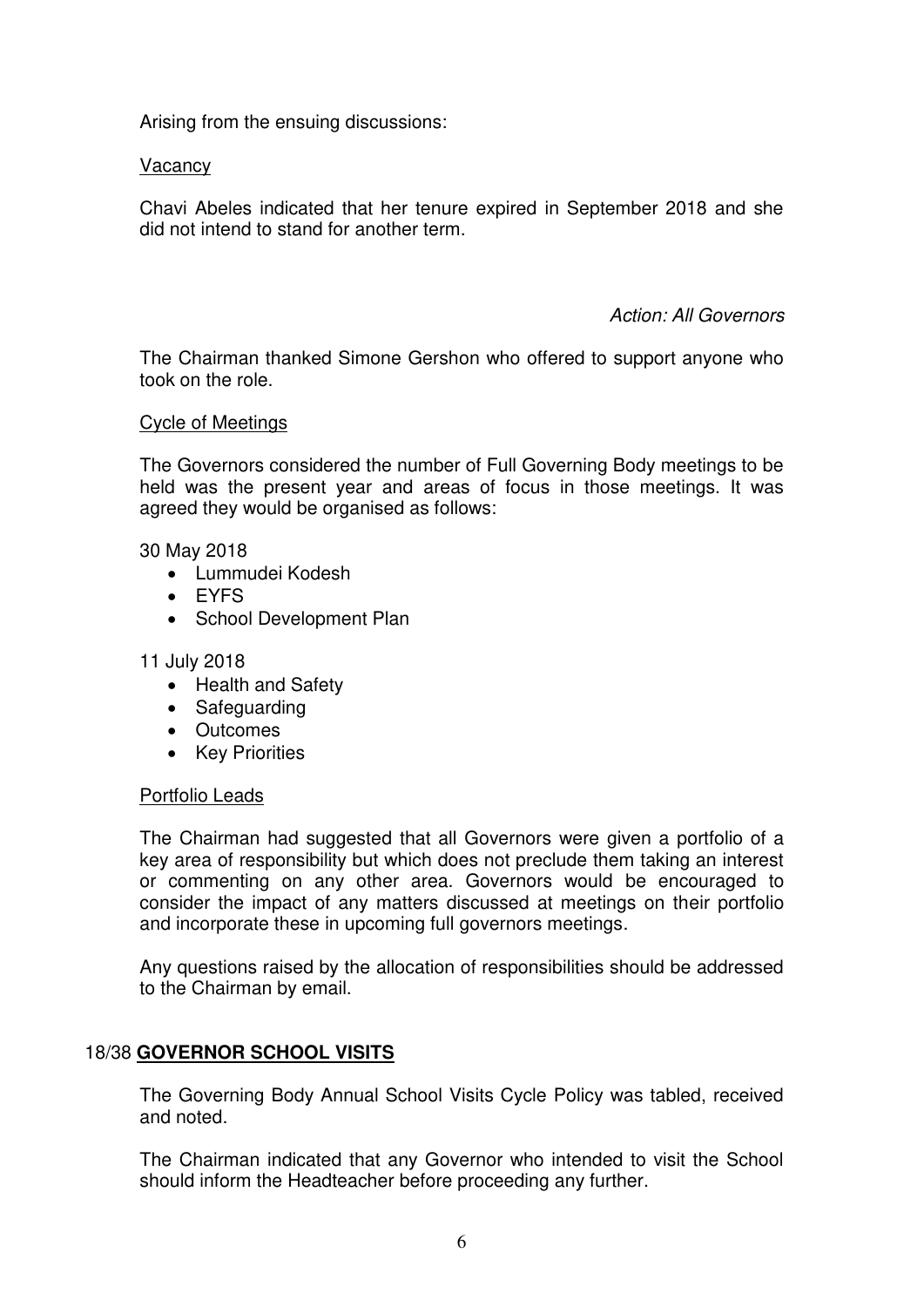Following a brief discussion regarding the guidance to Governors, the policy was RATIFIED.

## 18/39 **ANY OTHER BUSINESS**

#### School Security

 Elliott Goodman submitted a brief verbal report about the Community Security Trust (CST) meeting he had attended. The types of funding available to Jewish faith schools from the government and how long they would be available was discussed. The Governors agreed that the School should start preparing the application pack before the grants expired.

The Chairman would forward Elliott Goodman's written report to the Governors.

*Action: Elliott Goodman* 

 The risk assessments taken before school trips were discussed briefly and the Governors agreed that the School should take any additional precautions beyond the CST recommendations if the Headteacher and the School's leadership felt this was pertinent on any occasion.

## **MOTION OF CONFIDENTIALITY**

RESOLVED that, because of its nature, the business to be transacted be treated as confidential and not for publication.

[The Headteacher and Deputy Headteacher left the meeting.]

#### **Training**

 The Clerk would ask the Governor Services Manager to inform the Chairman which training services they were signed up to.

 The Chairman would investigate any online training that would be suitable for the Governors.

#### Chairman's Role

 The Chairman informed the Governors that he regretfully felt he had less time to commit fully to the role as he would wish and said that the Governing Body needed to think about succession planning. At the Governor's request, the Chairman agreed to steer through the MAT application before relinquishing his post.

 It was agreed that nominations could be sent to the Chairman who would follow the same process as that described in Item 18/37.